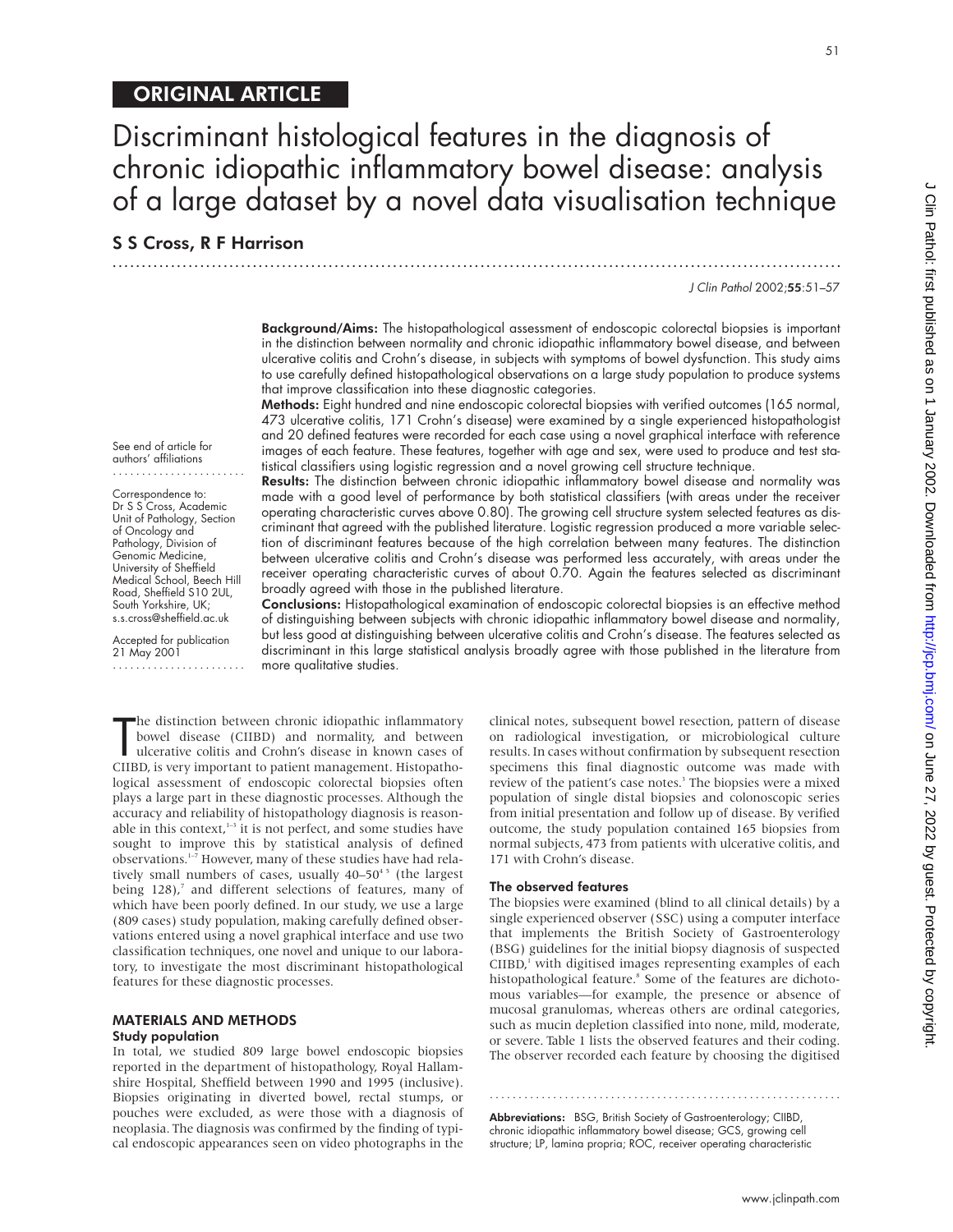| Variable no.             | Input variable                          | <b>Type</b>          | Values     |
|--------------------------|-----------------------------------------|----------------------|------------|
|                          | Age                                     | Real number          | 16 to 86   |
| $\frac{2}{3}$            | Female sex                              | Binary               | 0, 1       |
|                          | Mucosal surface                         | Ordinal, categorical | 0, 1, 2, 3 |
| $\overline{\mathcal{A}}$ | Crypt architecture                      | Ordinal, categorical | 0, 1, 2, 3 |
| 5                        | Crypt profiles                          | Real number          | 2 to 8     |
| 6                        | Increased LP cellularity                | Binary               | 0, 1       |
| 7                        | Superficially increased LP cellularity  | Binary               | 0, 1       |
| 8                        | Increased lymphoid aggregates           | Binary               | 0, 1       |
| 9                        | Patchy increased LP cellularity         | Binary               | 0, 1       |
| 10                       | Transmucosally increased LP cellularity | Binary               | 0, 1       |
| 11                       | Cryptitis: extent                       | Ordinal, categorical | 0, 1, 2, 3 |
| 12                       | Cryptitis: polymorphs                   | Ordinal, categorical | 0, 1, 2, 3 |
| 13                       | Crypt abscesses: extent                 | Ordinal, categorical | 0, 1, 2, 3 |
| 14                       | Crypt abscesses: polymorphs             | Ordinal, categorical | 0, 1, 2, 3 |
| 15                       | Increased LP polymorphs                 | Binary               | 0, 1       |
| 16                       | Epithelial changes                      | Ordinal, categorical | 0, 1, 2, 3 |
| 17                       | Mucin depletion                         | Ordinal, categorical | 0, 1, 2, 3 |
| 18                       | Intraepithelial lymphocytes             | Binary               | 0, 1       |
| 19                       | Subepithelial collagen                  | Binary               | 0, 1       |
| 20                       | LP granulomas                           | Binary               | 0, 1       |
| 21                       | Submucosal granulomas                   | Binary               | 0, 1       |
| 22                       | <b>Basal histiocytes</b>                | Binary               | 0, 1       |

image that was most similar to the image seen down the light microscope and using a mouse to click on this, which recorded the observation in the computerised database. The observations were spread over a period of nine months, with no more than 30 biopsies observed in a single day. The histopathological diagnosis at the initial reporting of each specimen was recorded, and after making all the observations on a patient the observing histopathologist (SSC) recorded a diagnosis. The sensitivities and specificities were calculated for these diagnoses.

#### Partitioning of the dataset

The dataset was analysed in two parts. The whole dataset was used with a dichotomous outcome of normal or CIIBD (with Crohn's disease and ulcerative colitis cases combined as a single category). The order was randomised and the first 540 cases were used as the training set and the other 269 cases as the test set. Three hundred and seventy cases from the whole dataset were selected with a dichotomous outcome of Crohn's disease or ulcerative colitis. These cases were defined by their outcome and the presence of active inflammation (as indicated by polymorphs in the lamina propria (LP)). The order of these was randomised and the first 247 cases were used as the training set and the other 123 cases as the test set. The input data in both partitions were normalised to the interval (0, 1). This corresponds only to a shift in origin for the binary features and can be justified for the categorical features on the grounds that they are ordinal, that increasing value corresponds to an increasing effect,<sup>9</sup> and that the distance between each ordinal category has been designed to be equal in the BSG guidelines.<sup>1</sup>

#### Logistic regression analysis

Logistic regression was performed using a main effects only model implemented within the Statistical Package for Social Sciences (http://www.spss.com). For both partitions of the dataset four models were created—all input variables entered together, forward conditional stepwise analysis, backward conditional stepwise analysis, and use of the features selected as significant by the BSG guidelines in their authors' meta-analysis of the literature.<sup>1</sup> For each model, both the area under the receiver operating characteristic (ROC) curve for the test set (using the method of Hanley and McNeil),<sup>10</sup> and the odds ratios for each input variable were calculated.<sup>11</sup> The sensitivities and specificities were calculated for the points on the ROC curves that gave the greatest overall accuracy.

#### Growing cell structure system analysis

Our novel variant of the growing cell structure (GCS) system performs as a conventional statistical classifier, but also produces visualisation of each input variable in relation to the known outcome. A detailed explanation of our GCS system has been given elsewhere with a clear analogy of its function.<sup>12</sup> The process is simple and divided into two steps, namely: sorting of cases into different groups and calculating predictive probabilities for each group. The cases are sorted into different groups using just the input data, without reference to the known outcome, as an unsupervised process. Each node in the network is a collection of cases which are grouped together because they have features that are more similar to each other than to the rest of the cases—for example, they all have pronounced cryptitis and severe mucin depletion. The network starts with three nodes and the cases are distributed between these three nodes so that the cases at each node are as similar to each other as possible; that is, the differences between cases in each node (error) are minimised. Once the cases have been distributed between the initial three nodes a fourth node is added, adjacent to the two nodes that have most error in them, and the cases are then redistributed between the four nodes. The process of adding new nodes is continued until adding a node does not reduce the overall error across the whole network. It should be emphasised that the whole process of sorting the cases to the nodal network is made without reference to the outcome and without any decisions by the user as to which features are more likely to be significant than others. The distribution of each input variable can be visualised on the final network using a colour contour display of the mean value for each node. This produces a series of colour contour maps for all the input variables, which can be compared with each other. Once the network of nodes has been constructed, and the cases distributed among them, then the known outcomes are used to calculate the probabilities of each outcome for each node. These probabilities are calculated using Bayes's theorem implemented by a Parzen window method.13 In our study, the outcomes were CIIBD or normal and Crohn's disease or ulcerative colitis so—for example, the calculated probability could be the probability of a patient having Crohn's disease if the input variables for the biopsy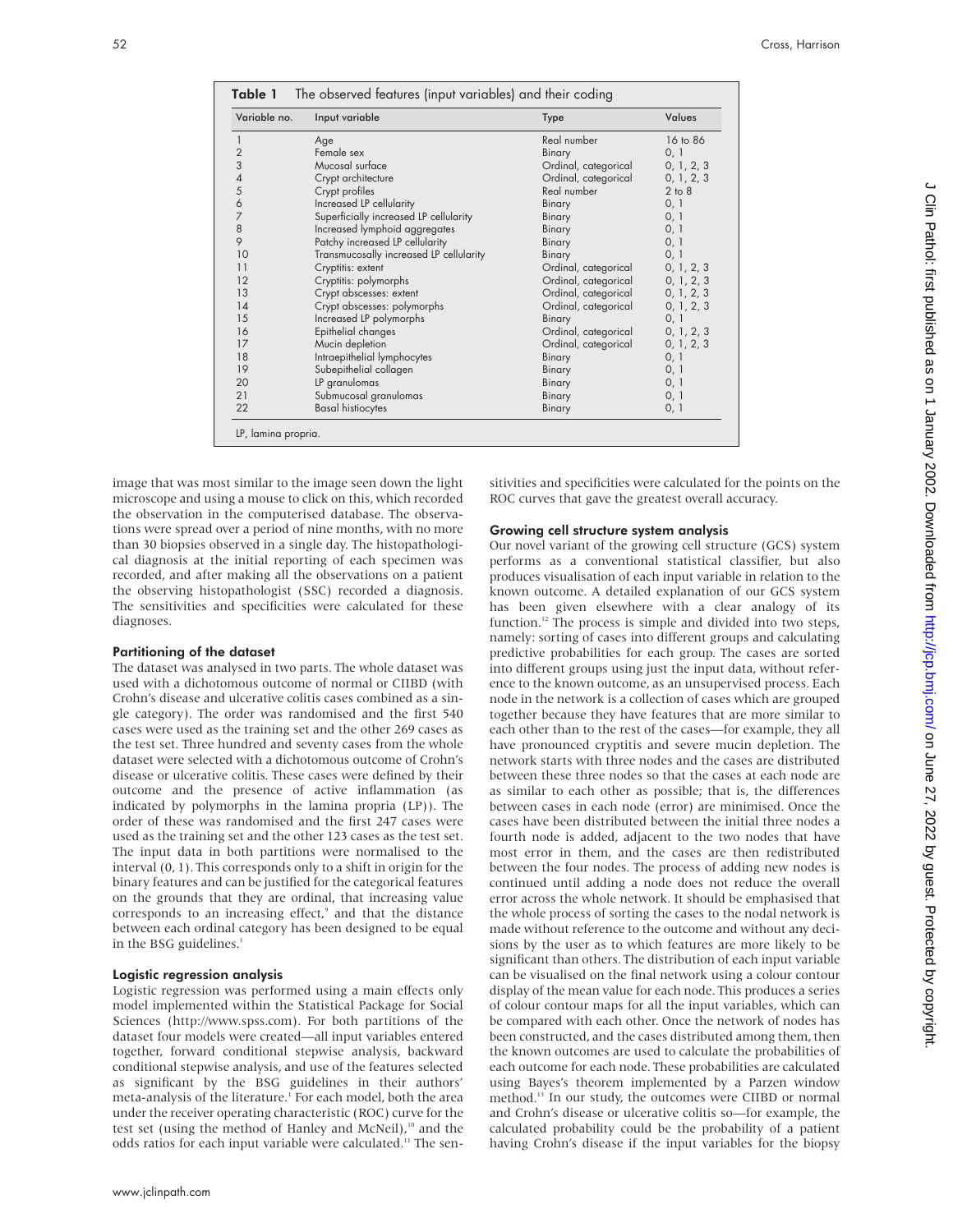Table 2 Odds ratios (with 95% confidence intervals (CI)) from logistic regression for all the input variables entered together from the training set of normal versus chronic idiopathic inflammatory bowel disease

| Input variable                          | Odds ratio | 95% CI           |
|-----------------------------------------|------------|------------------|
| Age                                     | 0.62       | 0.16 to 2.48     |
| Female sex                              | 0.52       | 0.31 to 0.87     |
| Mucosal surface                         | 52.88      | 0.60 to 4640     |
| Crypt architecture                      | 21.21      | 0.79 to 572      |
| Crypt profiles                          | 0.07       | 0 to 5318        |
| Increased LP cellularity                | 0.01       | 0 to $>10^6$     |
| Superficially increased LP cellularity  | 8769.19    | 0 to $>10^6$     |
| Increased lymphoid aggregates           | 398.54     | 0 to $>10^6$     |
| Patchy increased LP cellularity         | 129.22     | 0 to $>10^6$     |
| Transmucosally increased LP cellularity | 28.13      | 0 to $>10^6$     |
| Cryptitis: extent                       | 0.00       | 0 to 7.59        |
| Cryptitis: polymorphs                   | 95.59      | 0 to $>10^6$     |
| Crypt abscesses: extent                 | 26.28      | 0 to $>10^6$     |
| Crypt abscesses: polymorphs             | 0.03       | 0 to 353         |
| Increased LP polymorphs                 | 13817.62   | 12.77 to $>10^6$ |
| Epithelial changes                      | 6.02       | $0.01$ to $4421$ |
| Mucin depletion                         | 0.43       | 0.01 to 36.26    |
| Intraepithelial lymphocytes             | 8040       | 0 to $>10^6$     |
| Subepithelial collagen*                 | N/A        | N/A              |
| LP granulomas                           | 750.40     | 0 to $>10^6$     |
| Submucosal granulomas                   | 21.72      | 0 to $>10^6$     |
| <b>Basal histiocytes</b>                | 2.07       | 0.17 to 25.29    |

N/A, not applicable; LP, lamina propria.

features placed that case on that node in the network. Again, these probabilities are visualised as a colour contour display on the network. Visual comparison of the input feature overlays with the probability overlays indicates which input features have an association with a particular outcome.<sup>12</sup> The GCS system was used on both partitions of the dataset with all input variables included and just the BSG selected variables. The sensitivities and specificities were calculated for the points on the ROC curves that gave the greatest overall accuracy; that is, the points where the highest percentages were correctly classified regardless of prevalence (equal weighting to false positives and false negatives).

#### Human diagnosis

After the observer had made and recorded all the observations on a case he recorded his own diagnosis, within the categories recommended in the BSG guidelines,<sup>1</sup> still without any knowledge of the clinical details of the case.

## RESULTS

Tables 2–7 and figs 1 and 2 summarise the results.

| Input variable                          | Odds ratio 95% CI |                          |
|-----------------------------------------|-------------------|--------------------------|
| Age                                     | 1.88              | 0.32 to 10.97            |
| Female sex                              | 0.38              | $0.18$ to $0.80$         |
| Mucosal surface                         | 0.68              | 0.06 to 7.37             |
| Crypt architecture                      | 4.24              | 0.49 to 36.85            |
| Crypt profiles                          | 0.82              | 0.01 to 53.96            |
| Increased LP cellularity                | 22.59             | 0.36 to 1431             |
| Superficially increased LP cellularity  | 0.02              | $0.00 \text{ to } 1.26$  |
| Increased lymphoid aggregates           | 0.24              | 0.02 to 3.09             |
| Patchy increased LP cellularity         | 0.02              | $0.00$ to $0.55$         |
| Transmucosally increased LP cellularity | 0.45              | 0.01 to 22.45            |
| Cryptitis: extent                       | 9.46              | 0.92 to 97.38            |
| Cryptitis: polymorphs                   | 0.87              | 0.07 to 11.07            |
| Crypt abscesses: extent                 | 0.02              | 0.00 to 0.77             |
| Crypt abscesses: polymorphs             | 4.45              | 0.47 to 42.47            |
| Increased LP polymorphs                 | 0.01              | 0.00 to 0.71             |
| Epithelial changes                      | 2.24              | $0.68$ to $7.41$         |
| Mucin depletion                         | 0.95              | 0.15 to 5.98             |
| Intraepithelial lymphocytes             | 0.91              | 0.00 to 782              |
| Subepithelial collagen*                 | N/A               | N/A                      |
| LP granulomas                           | 0.08              | 0.01 to 0.49             |
| Submucosal granulomas                   | 0.01              | $0.00 \text{ to } >10^6$ |
| <b>Basal histiocytes</b>                | 0.74              | $0.17$ to $3.11$         |

\*Submucosal collagen was not seen to be thickened in this study. N/A, not applicable; LP, lamina propria.

# **DISCUSSION**

Our study examines the histological features that are discriminant in two decisions, namely: (1) Does an endoscopic colorectal biopsy show features of CIIBD or not? (2) If so, does it show features of Crohn's disease or ulcerative colitis? Two complementary methods are used to investigate these classifications.

Both methods give a good performance on the CIIBD/ normality classification with areas under the ROC curves above 0.80, sensitivities of 76–80%, and specificities of 86–98% (table 6). This level of performance suggests that the input features that were included in our study do contain important discriminant value. By looking at the colour map of the posterior probability of CIIBD from the GCS system (fig 1), and comparing this with the colour maps for the input features, discriminant features can be selected by the fact that they have similarly distributed colour maps to the probability map. From this analysis, the following features appear to be discriminant for CIIBD: increased age, abnormal mucosal surface, abnormal crypt architecture, reduced crypt profiles, increased LP cellularity, patchy increase in LP cellularity, transmucosal increase in LP cellularity, extent of cryptitis and number of

| Table 3 Odds ratios (with 95% confidence intervals (CI)) from logistic regression for all the input variables selected by |
|---------------------------------------------------------------------------------------------------------------------------|
| the labelled methods from the training set of normal versus chronic idiopathic inflammatory bowel disease                 |
|                                                                                                                           |

| Forward conditional entry of variables       |                        | Backward conditional entry of variables |                                  | <b>BSG</b> selected variables      |                          |
|----------------------------------------------|------------------------|-----------------------------------------|----------------------------------|------------------------------------|--------------------------|
| Input variable                               | Odds ratio (95% CI)    | Input variable                          | Odds ratio (95% CI)              | Input variable                     | Odds ratio<br>(95% CI)   |
| Female sex                                   | $0.55$ (0.33 to 0.92)  | Female sex                              | $0.52$ (0.31 to 0.88)            | Mucosal surface                    | 18.34 (0.30 to 1127)     |
| Crypt architecture                           | 70.90 (5.58 to 900)    | Mucosal surface                         | 28.75 (0.43 to 1904)             | Crypt architecture                 | 23.08 (1.04 to 512)      |
| Increased LP cellularity 3.67 (1.66 to 8.10) |                        | Crypt architecture                      | 18.50 (1.08 to 317)              | Crypt profiles                     | 0.42 (0 to 14239)        |
| Cryptitis: extent                            | $0.02$ (0.00 to 1.15)  | Increased lymphoid<br>aggregates        | 3.76 (1.61 to 8.80)              | Increased LP cellularity           | 5.26 (2.36 to 11.70)     |
| LP polymorphs                                | 2710 (14.21 to 517224) | LP polymorphs                           | 618.38 (36.46 to 10487)          | Patchy increased LP<br>cellularity | 1.76 (0.45 to 6.94)      |
|                                              |                        | Intraepithelial lymphocytes             | 1823.29 (0 to >10 <sup>6</sup> ) | LP granulomas                      | $312.59$ (0 to $>10^6$ ) |
|                                              |                        | LP granulomas                           | 553.74 (0 to $>10^{\circ}$ )     |                                    |                          |
| LP, lamina propria.                          |                        |                                         |                                  |                                    |                          |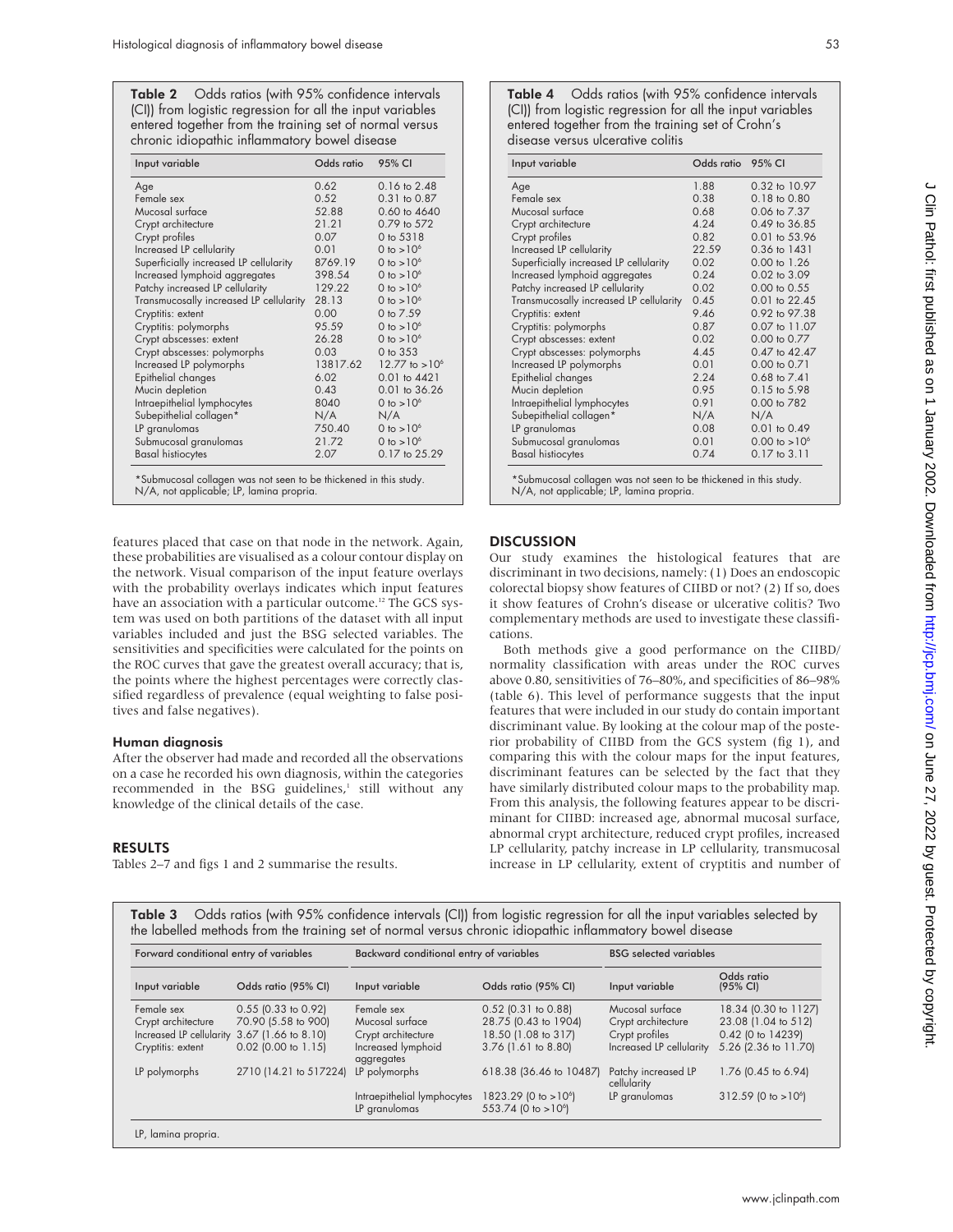| Forward conditional entry of variables    |                        | Backward conditional entry of variables                    |                        | <b>BSG</b> selected variables              |                                 |
|-------------------------------------------|------------------------|------------------------------------------------------------|------------------------|--------------------------------------------|---------------------------------|
| Input variable                            | Odds ratio<br>(95% CI) | Input variable                                             | Odds ratio<br>(95% CI) | Input variable                             | Odds ratio<br>(95% CI)          |
| Crypt architecture                        | 5.00 (1.28 to 19.54)   | Female sex                                                 | $0.44$ (0.22 to 0.90)  | Mucosal surface                            | 0.98 (0.12 to 7.77)             |
| Superficially increased<br>LP cellularity | $0.11$ (0.01 to 1.35)  | Crypt architecture                                         | 4.90 (1.22 to 19.71)   | Crypt architecture                         | 4.85 (0.66 to 35.7)             |
| Patchy increased LP<br>cellularity        | $0.27$ (0.13 to 0.55)  | Superficially increased LP 0.07 (0 to 1.02)<br>cellularity |                        | Crypt profiles                             | 0.63 (0.01 to 34.19)            |
| LP granulomas                             | $0.08$ (0.02 to 0.41)  | Patchy increased LP<br>cellularity                         | $0.11$ (0.03 to 0.39)  | Patchy increased LP<br>cellularity         | $0.39$ (0.12 to 1.31)           |
|                                           |                        | Cryptitis: extent                                          | 6.85 (1.28 to 36.73)   | Transmucosally increased<br>LP cellularity | 1.31 (0.35 to 4.96)             |
|                                           |                        | Increased LP polymorphs                                    | 0.05 (0 to 0.75)       | LP granulomas                              | $0.09$ (0.02 to 0.48)           |
|                                           |                        | LP granulomas                                              | 0.07 (0.01 to 0.37)    | Submucosal granulomas                      | $0.01$ (0 to >10 <sup>6</sup> ) |

Table 5 Odds ratios (with 95% confidence intervals (CI)) from logistic regression for all the input variables selected by the labelled methods from the training set of Crohn's disease versus ulcerative colitis

BSG, British Society of Gastroenterology; LP, lamina propria.

Table 6 Areas under the receiver operating characteristic (ROC) curves for logistic regression and the growing cell structure (GCS) system for the test set of the normal versus CIIBD data set

|                            | Logistic regression |                        |                                | GCS system                 |        | Human performance   |                      |                       |
|----------------------------|---------------------|------------------------|--------------------------------|----------------------------|--------|---------------------|----------------------|-----------------------|
|                            | All variables       | Forward<br>conditional | <b>Backward</b><br>conditional | BSG selected All variables |        | <b>BSG</b> selected | Initial<br>diagnosis | Observer<br>diagnosis |
| Area under ROC curve       | 0.8436              | 0.8680                 | 0.8678                         | 0.8775                     | 0.8393 | 0.8532              | N/A                  | N/A                   |
| SE of area under ROC curve | 0.0245              | 0.0221                 | 0.0221                         | 0.0211                     | 0.0230 | 0.0231              | N/A                  | N/A                   |
| Sensitivity for CIIBD      | 78%                 | 79%                    | 80%                            | 80%                        | 76%    | 77%                 | 84%                  | 82%                   |
| Specificity                | 89%                 | 89%                    | 89%                            | 89%                        | 86%    | 89%                 | 98%                  | 99%                   |

BSG, British Society of Gastroenterology; CIIBD, chronic idiopathic inflammatory bowel disease; N/A, not applicable; SE, standard error.

| Table 7 | Areas under the receiver operating characteristic (ROC) curves for logistic regression and the growing cell |  |
|---------|-------------------------------------------------------------------------------------------------------------|--|
|         | structure (GCS) system for the test set of the Crohn's disease versus ulcerative colitis (UC) data set      |  |

|                            | Logistic regression |                        |                                | GCS system                 |        | Human performance   |                      |                       |
|----------------------------|---------------------|------------------------|--------------------------------|----------------------------|--------|---------------------|----------------------|-----------------------|
|                            | All variables       | Forward<br>conditional | <b>Backward</b><br>conditional | BSG selected All variables |        | <b>BSG</b> selected | Initial<br>diagnosis | Observer<br>diagnosis |
| Area under ROC curve       | 0.7564              | 0.7596                 | 0.7812                         | 0.7771                     | 0.7202 | 0.7334              | N/A                  | N/A                   |
| SE of area under ROC curve | 0.0464              | 0.0460                 | 0.0437                         | 0.0442                     | 0.0466 | 0.0465              | N/A                  | N/A                   |
| Sensitivity for UC         | 84%                 | 63%                    | 69%                            | 67%                        | 66%    | 74%                 | 65%                  | 61%                   |
| Specificity                | 62%                 | 87%                    | 78%                            | 79%                        | 66%    | 62%                 | 98%                  | 76%                   |

BSG, British Society of Gastroenterology; N/A, not applicable; SE, standard error.

polymorphs, extent of crypt abscesses and number of polymorphs, LP polymorphs, epithelial degeneration and ulceration, mucin depletion, increased intraepithelial lymphocytes, LP granulomas, and submucosal granulomas. All these features agree with the canonical information in the published literature.<sup>1</sup>

When looking at the odds ratios for the input variables for the logistic equation, which produces a similar level of classification performance, a rather different picture emerges. With all input features entered together, only one input feature has an odds ratio with the lower 95% confidence interval above one, namely: increased LP polymorphs (table 2). Thirteen other features have odds ratios above one but with wide 95% confidence intervals, extending to below one, so they are not significant. This is probably because of the high degree of correlation between many of the input features so that one feature, such as increased LP polymorphs, may have a very high odds ratio, but all the other input variables that are highly correlated with it will have lower odds ratios. An advantage of the GCS system is that the initial clustering of cases in the network is unsupervised, so that all discriminant input variables can be discerned, even if they are highly correlated. However, the input features that have odds ratios above one

(but without a lower 95% confidence interval above one) do correspond closely to features that are cited in the literature as being discriminant.<sup>1</sup> The logistic regression methods using selected variables (table 3) produce a slightly different selection of variables with forward and backward conditional entry, but LP polymorphs, abnormal crypt architecture, and male sex feature in both selections.

The distinction between ulcerative colitis and Crohn's disease in cases known to be CIIBD appears to be a more difficult classification task, with a lower area under the ROC curves for both logistic regression and the GCS system (in the range 0.72–0.78, table 7). Looking at the colour map overlays from the GCS system (fig 2), the following input features have maps that correspond closely with the area of a high probability of Crohn's disease—patchy increase in LP, LP granulomas, and submucosal granulomas. These input features correlate with the area of high probability of ulcerative colitis abnormal mucosal surface, abnormal crypt architecture, reduced crypt profiles, transmucosal increase in cellularity, extent and number of polymorphs in cryptitis, extent and number of polymorphs in crypt abscesses, increased LP polymorphs, degenerate or ulcerated surface epithelial cells, and pronounced mucin depletion. The following features appear to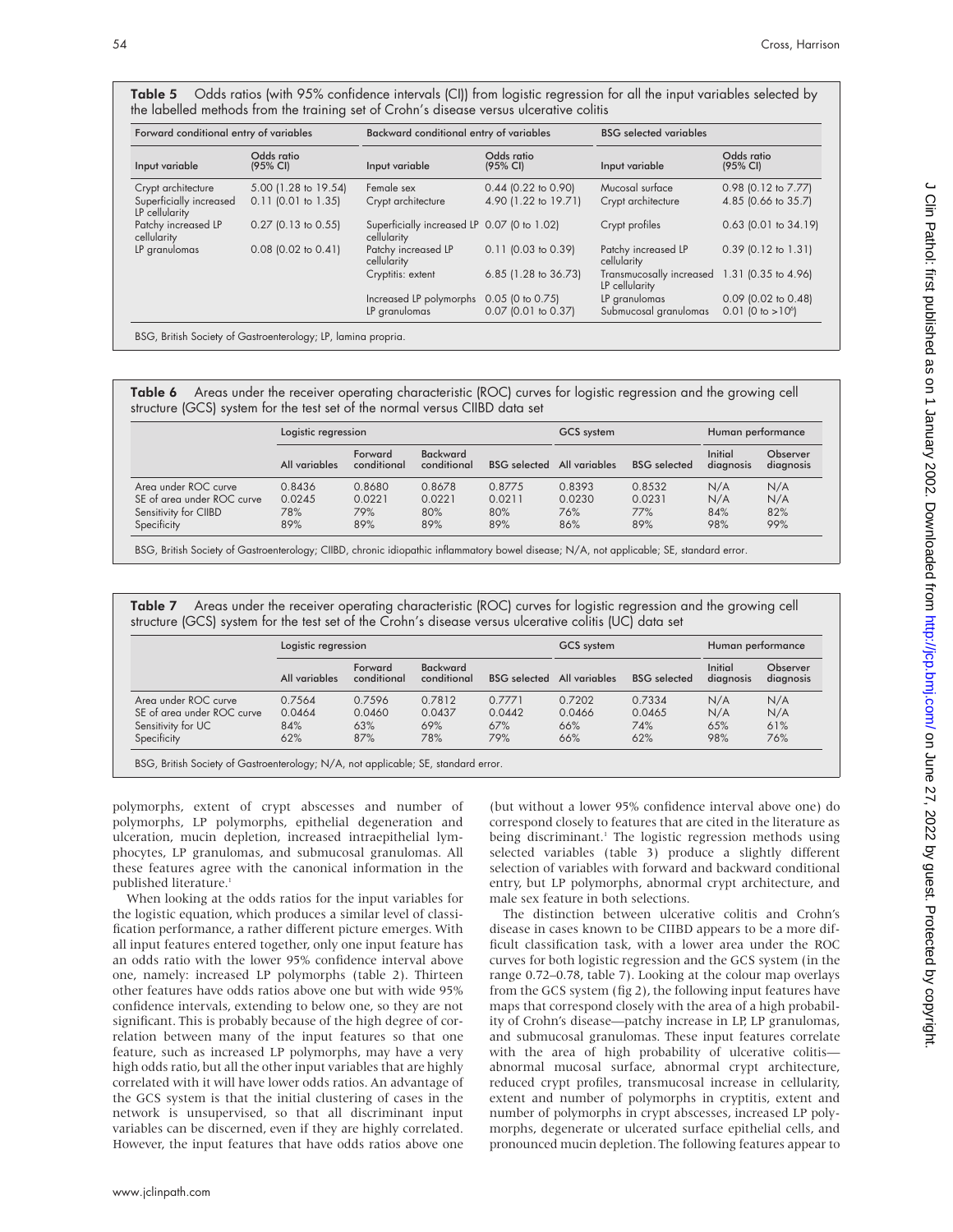

Figure 1 The frequency, probability, and input variable maps for the growing cell structure (GCS) network used to distinguish between normality and chronic idiopathic inflammatory bowel disease (CIIBD). The black triangular grid represents the network of nodes, with a node at each angle. The values for the parameter displayed on each map are shown as a colour contour overlay, with dark blue representing low values and red representing high values. The two top left maps show the values of the frequency of normal and CIIBD cases on each node after distribution of all the test set cases. It can be seen that the normal cases are almost all clustered on a single node on the right hand side of the map, whereas the CIIBD cases are distributed widely over the whole map. However, when the posterior probabilities are displayed (next two maps), the posterior probability of CIIBD is much lower at the node where the probability of normality is highest. If the colour map for the posterior probability of CIIBD is taken as a reference, then any input variable maps with a similar distribution of colours are predictive of the outcome of CIIBD. It can be seen that mucosal surface, crypt architecture, low number of crypt profiles, increased lamina propria (LP) cellularity of all patterns of distribution, cryptitis, crypt abscesses, LP polymorphs, epithelial changes, mucin depletion, intraepithelial lymphocytes, granulomas, and basal histiocytic cells all have distributions that are similar to at least part of the distribution of the probability of CIIBD, and are therefore likely to be predictive for that outcome. The receiver operating characteristic curve for the classification of the independent test set is also shown.

be non-discriminant because they cover areas of high probability for both ulcerative colitis and Crohn's disease age, sex, increased lymphoid aggregates, intraepithelial lymphocytes, and basal histiocytic cells. The selection of these features by the GCS system in our study is again in broad agreement with the published literature.<sup>1</sup>

In the logistic regression method, the outcome of Crohn's disease was coded as zero and that of ulcerative colitis as one. Thus, in tables 4 and 5 any odds ratios above one will indicate an input feature that was discriminant for ulcerative colitis. In table 4 no features have odds ratios with lower 95% confidence intervals above one (indicating significant discriminant value for a diagnosis of ulcerative colitis). The following features in table 4 have odds ratios with an upper 95% confidence interval below one (indicating significant discriminant value, at a 5% level, for a diagnosis of Crohn's disease): female sex, patchy increased LP cellularity, extent of crypt abscesses, increased LP polymorphs, and LP granulomas. With forward conditional entry of variables, an abnormal glandular architecture favours ulcerative colitis and a superficial increase in LP cellularity, patchy increase in LP cellularity, and LP granulomas favour

Crohn's disease. Backward conditional entry adds the extent of cryptitis as a feature favouring ulcerative colitis and female sex and increased LP polymorphs as features favouring Crohn's disease. As for the CIIBD/normality decision, the logistic regression does not identify all the features that might be discriminant if they are highly correlated with other significant input features.

Both techniques in our study identify histological features that are discriminant for the distinction between CIIBD and normality, and between Crohn's disease and ulcerative colitis in cases of CIIBD. The specific features that they identify show some variation between the techniques, with the GCS system identifying more features than logistic regression, because in this last technique only one feature may be selected from a group of highly correlated variables. The features that these techniques identify are in agreement with the published literature<sup>1</sup> and no additional discriminant features are revealed. Thus, our study provides confirmation of existing knowledge, and it does so in the context of a large dataset with many cases and carefully defined features. Tables 6 and 7 show some interesting differences between the trained classification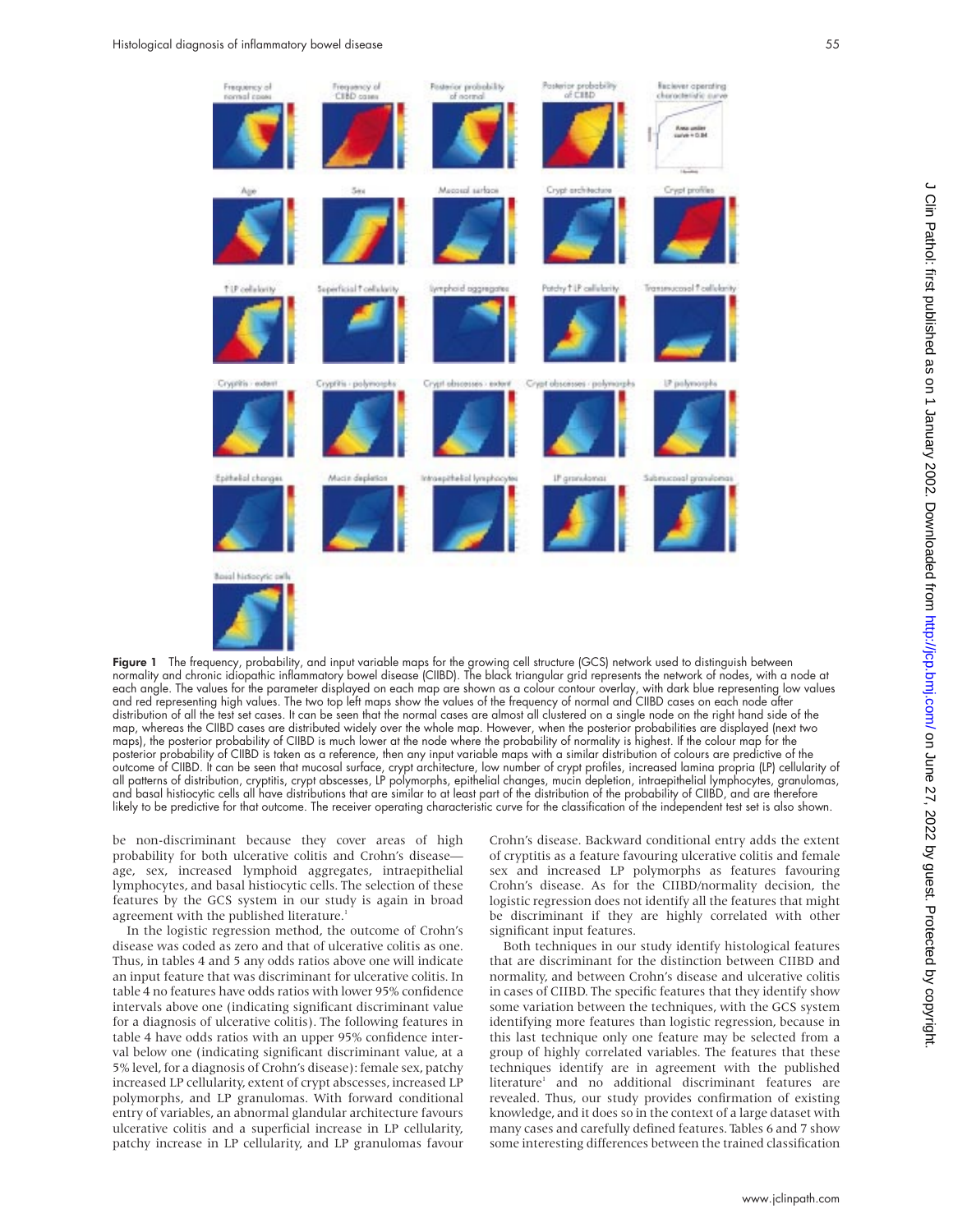# Take home messages

- Histopathological examination of endoscopic colorectal biopsies is useful to distinguish between normal subjects and those with chronic idiopathic inflammatory bowel disease
- It is less good at distinguishing between ulcerative colitis and Crohn's disease

systems and human performance. For the distinction between normality and CIIBD, both the observing histopathologist, and the initial reporting histopathologist had slightly higher sensitivities and much higher specificities than any of the classification techniques. This suggests that either the histopathologists must be using some diagnostic features that are not encoded by the defined observed features in our study or that they are integrating them in a more subtle way than the classification techniques. Visual images contain immense amounts of data and encoding these into discrete variables, even as many as were used in our study, leads to a considerable loss of information.<sup>14</sup> It may be that even more categories need to be introduced for each feature to provide sufficiently rich information for the classification systems to produce optimal predictive power.<sup>15</sup> For the distinction between ulcerative colitis and Crohn's disease (table 7) the human performance differs between the initial reporting and the observing histopathologists. Whereas the sensitivities for ulcerative colitis, and specificity of the observing pathologist, are similar to the classification techniques, the specificity for Crohn's disease of the initial reporting histopathologists is much higher (98%) than any other method. The initial reporting pathologists had all the clinical information that was on the histopathology request form available to them when making the diagnosis. This may have contained information about small bowel radiological studies or other investigations that may have facilitated the diagnosis. Because the observing pathologist's performance was not better than any of the classification techniques, this suggests that there are not histopathology features additional to those included in our study that are of discriminatory value. However, the relatively modest performance of any system in the Crohn's disease from ulcerative colitis distinction suggests that histopathology will never provide perfect classification of these diseases, and that other investigations are required to add information.

# .....................

# Authors' affiliations

S S Cross, Academic Unit of Pathology, Section of Oncology and Pathology, Division of Genomic Medicine, University of Sheffield, Sheffield S10 2UL, South Yorkshire, UK R F Harrison, Department of Automatic Control and Systems Engineering, University of Sheffield

Posteriar probability Pasterior probability cluracteristic curve Crypt in Macross Lucine Creek as **Lenphoid aggrega** Superficial Toolular Patchy T.IP cellulari IP granulo Submucosol gran

Figure 2 The frequency, probability, and input variable maps for the growing cell structure (GCS) network used to distinguish between ulcerative colitis and Crohn's disease. The triangular grid and the colour contour maps are constructed as described for fig 1. If the colour map for the posterior probability of Crohn's disease is taken as a reference, then any input variable maps with a similar distribution of colours—for example, patchy increase in lamina propria (LP) cellularity—are predictive of the outcome of Crohn's disease. The receiver operating characteristic curve for the classification of the independent test set is also shown.